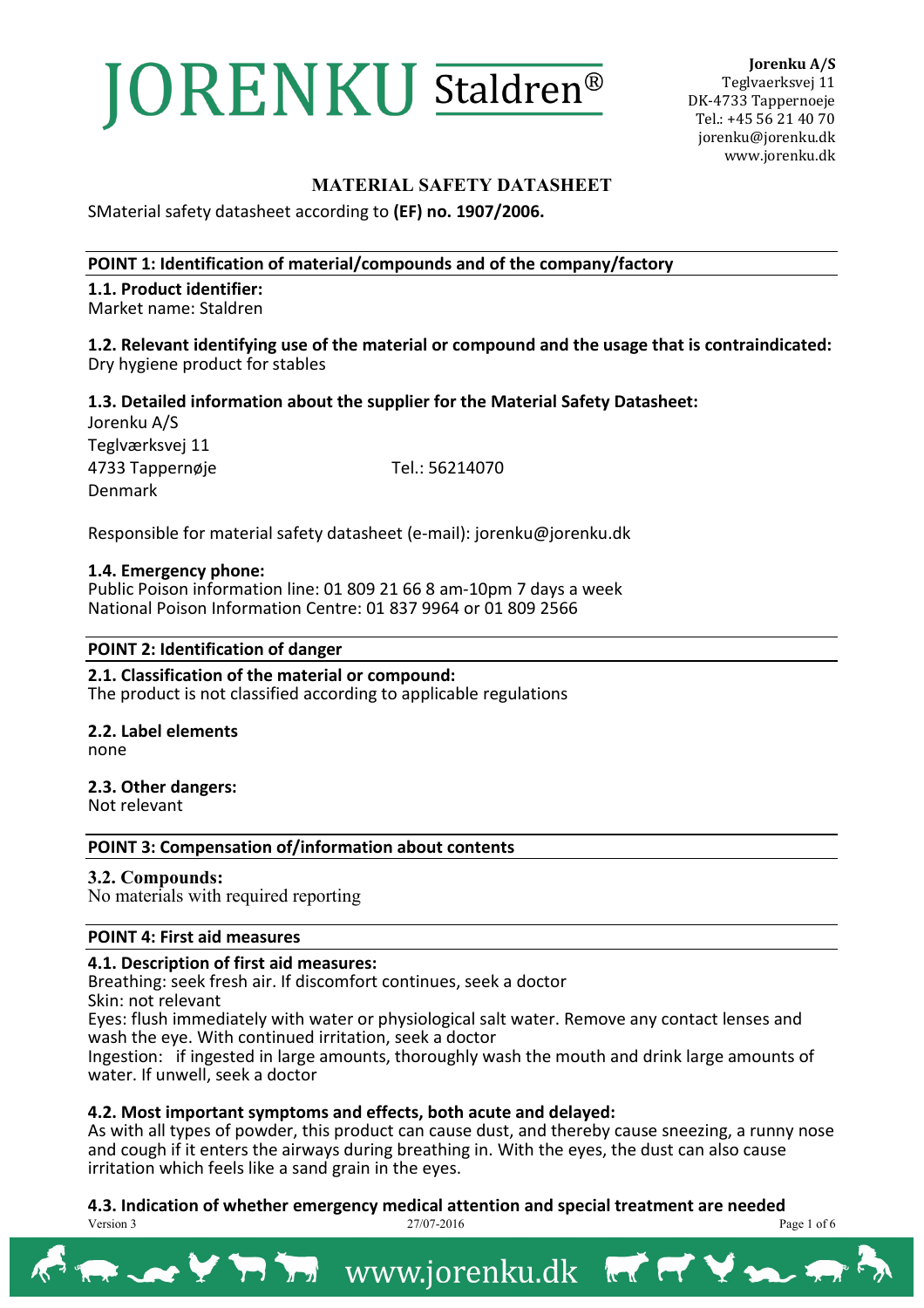# **ORENKU** Staldren<sup>®</sup>

**Jorenku A/S** Teglvaerksvej 11 DK-4733 Tappernoeje Tel.: +45 56 21 40 70 jorenku@jorenku.dk www.jorenku.dk

Not applicable

#### **POINT 5: Fire suppression**

#### **5.1. Suppression methods:**

Not applicable, since the product does not burn

# **5.2. Special dangers in connection with the material or compound:**

Not applicable

### **5.3. Indication for a fire department:**

Not applicable

#### **POINT 6: Regulations for release or accident**

**6.1. Personal precautions, personal protective equipment and emergency procedures:** Use personal protective equipment, see POINT 8

### **6.2. Environmental protection indications:**

Not applicable

### **6.3. Methods and equipment for containment and cleaning:**

A spill may be contained mechanically (sweep up) in a container

### **6.4. References to other POINTS:**

Not applicable

### **POINT 7: Handling and storage**

### **7.1. Regulations for safe handling:**

Ensure adequate ventilation. There should be access to water and a possibility for flushing the eyes. Observe good hygiene when using the product.

It is advised to only use the product for short periods if it is windy, to avoid significant exposures during use.

### **7.2. Conditions for safe storage, including any contamination:**

Store in a well closed container in a dry and cool place.

### **7.3. Special usage:**

None

### **POINT 8: Exposure control/Personal protective equipment**

### **8.1. Control parameter:**

HSA- Iron Oxide cas. 1309-37-1 is listed on the Chemical Agents COP 2011, with a limit of 5 mg/m<sup>3</sup> on occupational Exposure Limit value (8-hour reference period), and 10 mg/m<sup>3</sup> Occupational Exposure Limit Value (15-minute reference period)

### **8.2. Exposure control:**

Appropriate engineering controls: Ensure adequate ventilation, especially if the product is blown into

the barn.

Personal protective equipment:

Version 3 27/07-2016 Page 2 of 6

XYRIX www.jorenku.dk

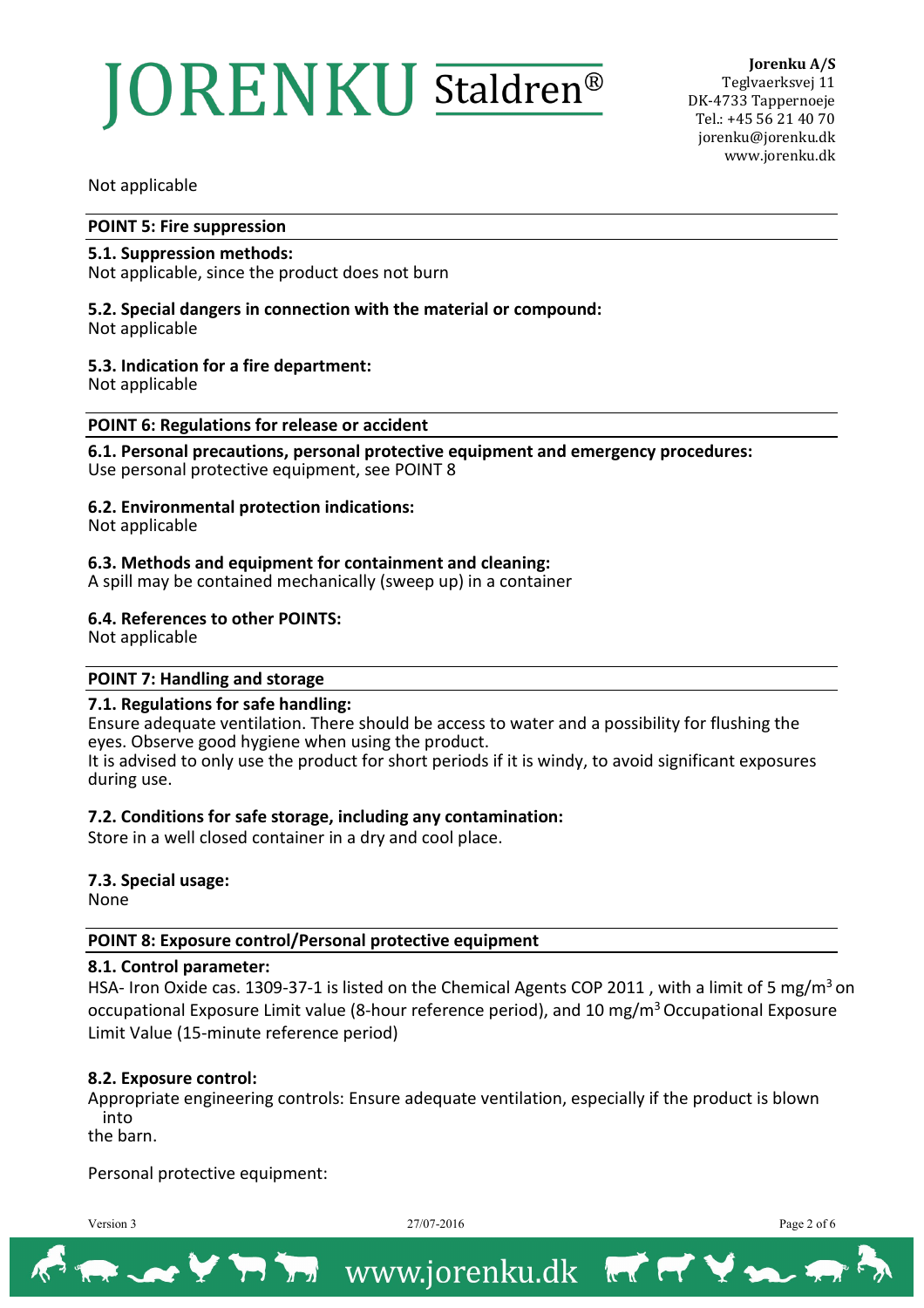# **JORENKU Staldren®**

Breathing: if ventilation is insufficient or the product is blown out use dust mask FFP2 No. d mask/EN149,

Skin: if there are any allergies it is recommended that plastic gloves be used EN374

Regulations to limit exposure to the environment: none

### **POINT 9: Physical - chemical characteristics**

**9.1. Information about basic physical and chemical characteristics:** Appearance: Rust Red powder Smell: characteristic Smell threshold (ppm): no data pH: 7,3% Melting point/freezing point (° Not applicable Beginning boiling point and boiling point interval (°C): Not applicable Decomposition temperature (°C): Not applicable Flame point (°C): Not applicable Evaporation rate: Not applicable Flammability (solid material, gas): not flammable Upper/lower flammability or explosion limits (vol-%): Not applicable Vapour pressure (Pa, 20°C): Not applicable Vapour density ( $air = 1$ ): Not applicable Relative density (g/ml): 1.073-1.089 Solubility: it is not soluble Partition coefficient: n-octanol/water,  $Log K<sub>ow</sub>$ : Not applicable Self-flammability temperature (°C): Not applicable Viscosity: Not applicable

Explosive characteristics: none

Oxidation characteristics: none

→ Y 77 Th www.jorenku.dk FT Y >

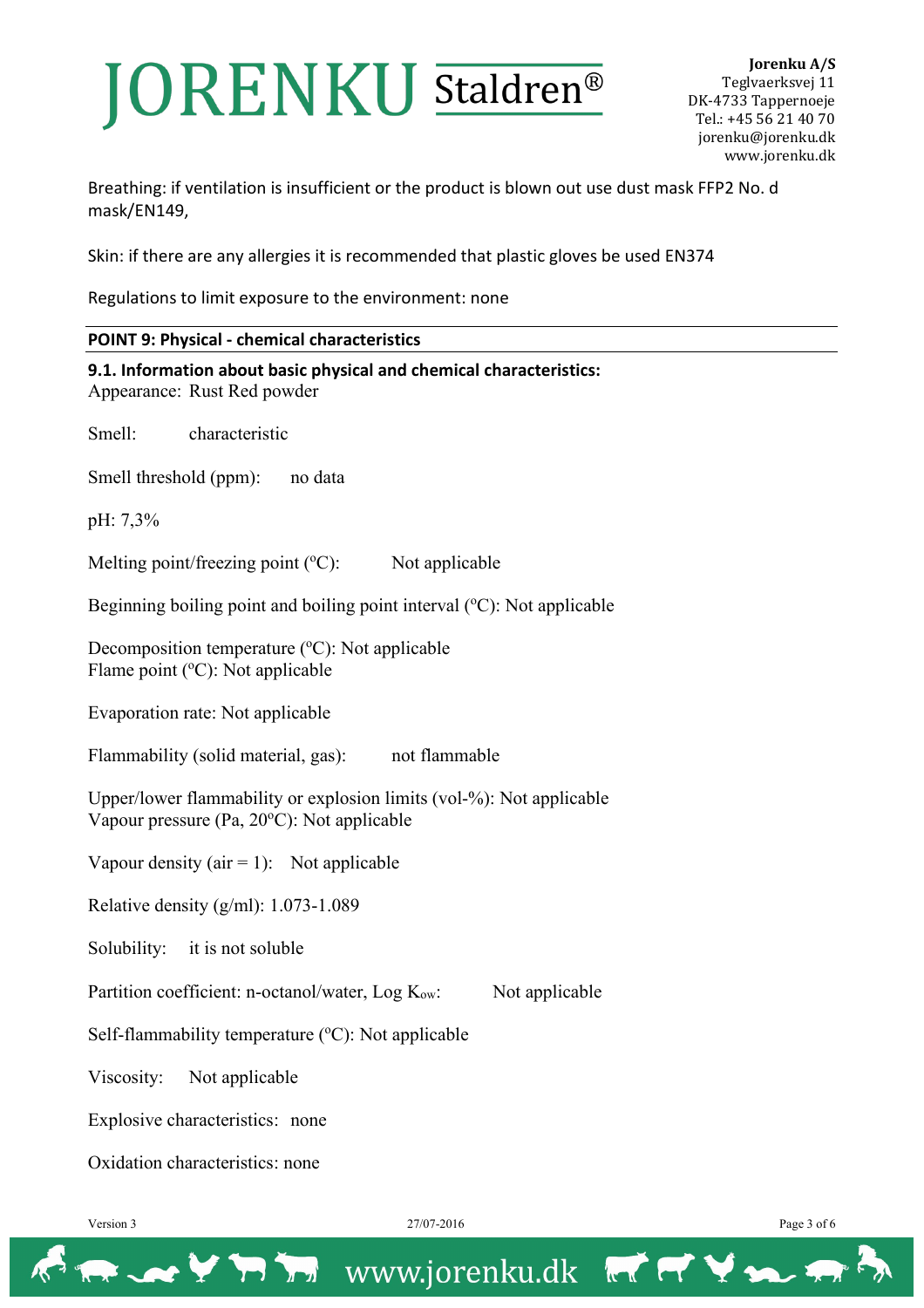# **JORENKU** Staldren<sup>®</sup>

**Jorenku A/S** Teglvaerksvej 11 DK-4733 Tappernoeje Tel.: +45 56 21 40 70 jorenku@jorenku.dk www.jorenku.dk

## **9.2. Other information:**

None

## **POINT 10: Stability and reactivity**

#### **10.1. Reactivity:**

There are no dangerous reactions associated with the product

### **10.2. Chemical stability:**

The product has a stability of at least 2 years with normal conditions

### **10.3. Risk of dangerous reactions:**

No dangerous reactions

### **10.4. Conditions that should be avoided:**

None

### **10.5. Materials that should be avoided:**

None

#### **10.6. Dangerous decomposition products:**  None

#### **POINT 11: Toxicological information**

#### **11.1. Information on toxicological effects:**

| Danger class            | Data                            | <b>Test</b>                   | Data<br>source |
|-------------------------|---------------------------------|-------------------------------|----------------|
| Acute toxicity:         |                                 |                               |                |
| Inhalation              | No data                         | <b>Not</b>                    |                |
| Dermal                  | $LD_{50}$ (Rats) = > 2000 mg/kg | applicable<br>10/072-<br>002P |                |
| Oral                    | $LD_{50}$ (Rats) = >2000 mg/kg  | Scantox-<br>Lab no.<br>12726  |                |
| Corrosivity/irritation: | No data                         |                               |                |
|                         |                                 | Not<br>applicable             |                |
| Sensitisation:          | No data                         | Not<br>applicable             |                |
| CMR:                    | No data                         | Not<br>applicable             |                |

Unusual exposure methods: Symptoms: there are no serious symptoms to note Breathing: No data Skin: there are no serious symptoms

Version 3 27/07-2016 Page 4 of 6

X X Y Y Y Y WWW.jorenku.dk

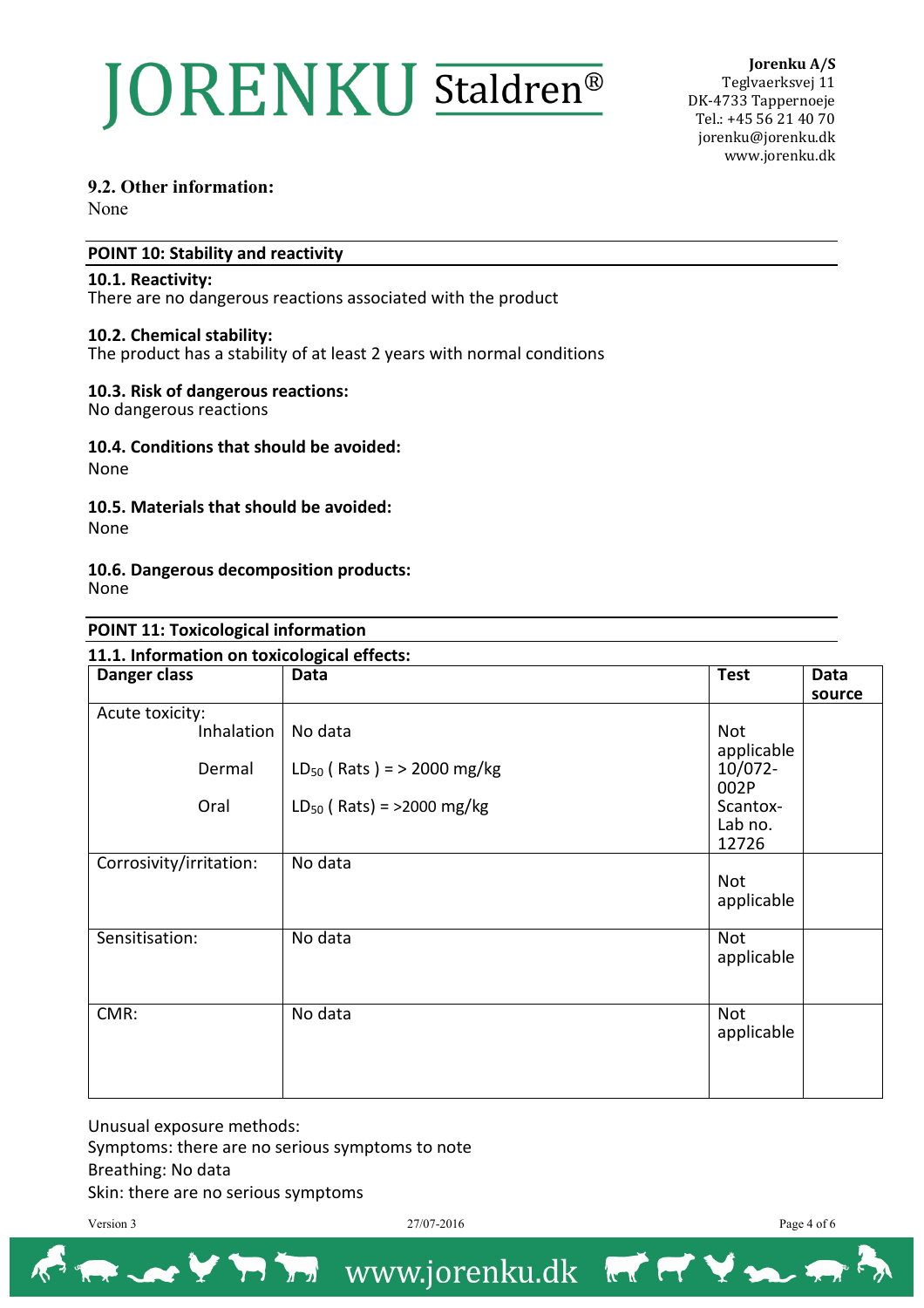# ORENKU Staldren®

**Jorenku A/S** Teglvaerksvej 11 DK-4733 Tappernoeje Tel.: +45 56 21 40 70 jorenku@jorenku.dk www.jorenku.dk

Eyes: For the eyes, the dust can also enter and cause irritation, that works like a grain of sand in the eye.

Ingestion: No special symptoms to note.<br>Chronic effects: No data Chronic effects:

### **POINT 12: Environmental information**

**12.1. Toxicity:**

No materials that are required to be declared

#### **12.2. Persistence and decomposition:** No data

**12.3. Bioaccumulation potential:** No data

**12.4. Mobility in ground:** No data

**12.5. Results of PBT- and vPvB-evaluations:** No data

# **12.6. Other negative effects:**

|                      | Data                                                                                                                                                                 | Test (Media) | Data   |
|----------------------|----------------------------------------------------------------------------------------------------------------------------------------------------------------------|--------------|--------|
|                      |                                                                                                                                                                      |              | source |
| Honey<br><b>Bees</b> | $LD_{50}$ (Apis melliferra L., 48 hours) = >100 mg/l<br>$(108.85\mu g \text{ contact})$<br>$LD_{50}$ (Apis melliferra L., 48 hours) = >97,62 mg/l<br>(106.26µg Oral) | 10/072-116MT |        |

# **POINT 13: Conditions related to removal**

# **13.1. Methods for waste handling:**

EAK codes: Remnants, collected spills, etc. can be delivered to an approved landfill. 020106 Packaging may be burned without risk of environmental pollution with appropriate incineration.

150102

### **POINT 14: Transport information**

This product is not covered by rules for dangerous products, since it is not classified

**14.1. UN-no.:** Not applicable

- **14.2. UN-shipment designation (UN proper shipping name):** Not applicable
- **14.3. Transport danger class(es):**Not applicable
- **14.4. Packaging group:** Not applicable
- **14.5. Environmental dangers:** None
- **14.6. Special regulations for the user:** None

**14.7. Bulk transport in connection with appendix II in MARPOL 73/78 and the IBC-code:** Not applicable